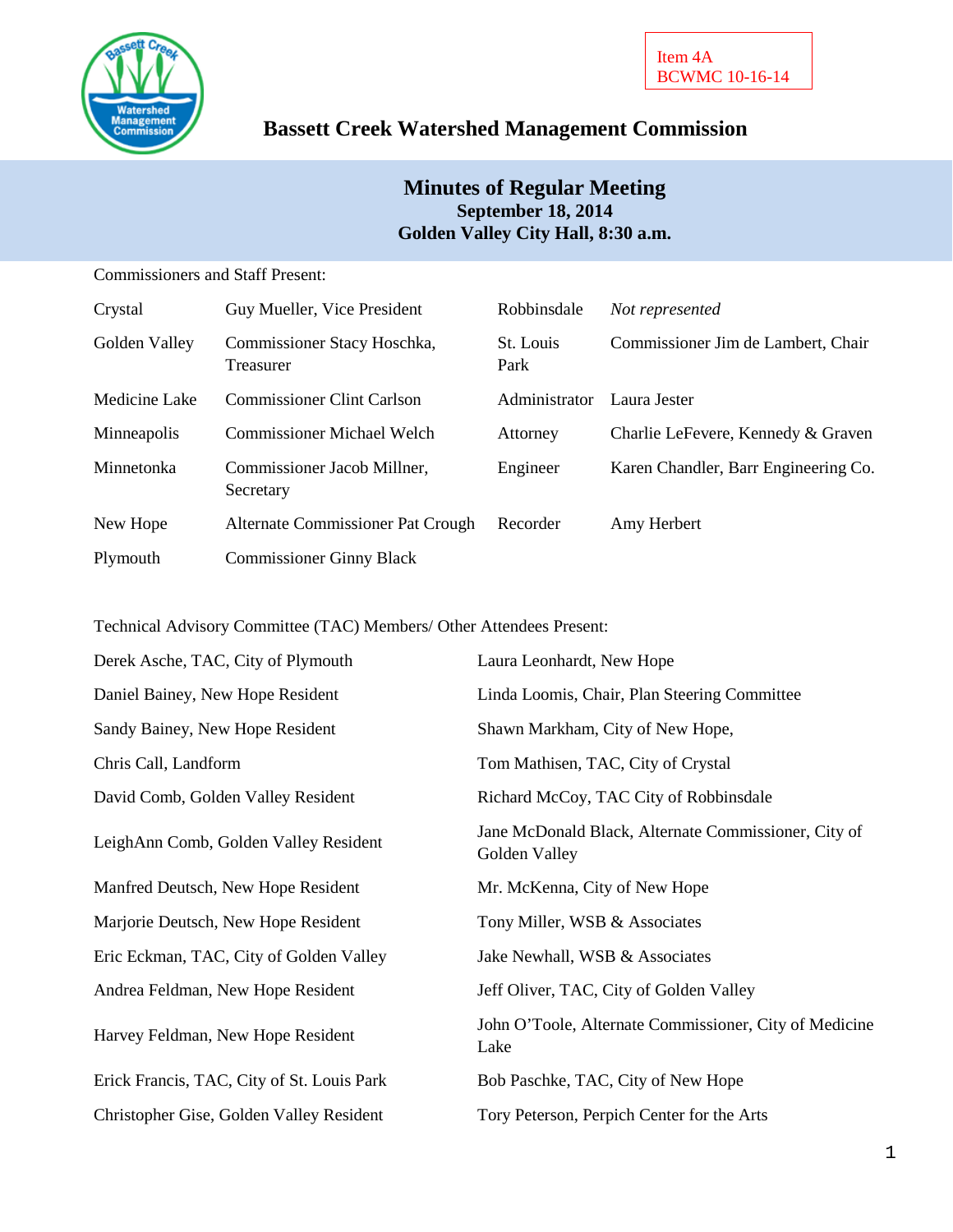| Jim Prom, City of Plymouth         | David Tobelman, Alternate Commissioner, City of<br>Plymouth |  |
|------------------------------------|-------------------------------------------------------------|--|
| Brad Schleeter, Stantec            | Bernie Weber, City of New Hope                              |  |
| Jim Spevacek, New Hope Resident    | Robert White, Northwood Lake; New Hope Resident             |  |
| Liz Stout, TAC, City of Minnetonka | Pete Willenbring, WSB & Associates                          |  |

#### **1. CALL TO ORDER AND ROLL CALL**

On Thursday, September 18, 2014, at 8:36 a.m. in the Council Chambers at Golden Valley City Hall, Chair de Lambert called to order the meeting of the Bassett Creek Watershed Management Commission (BCWMC) and asked for roll call to be taken. The Cities of Minneapolis and Robbinsdale were absent from the roll call.

#### **2. CITIZEN FORUM ON NON-AGENDA ITEMS**

No items were raised.

### **3. APPROVAL OF AGENDA**

Commissioner Black moved to approve the agenda. Commissioner Mueller seconded the motion. Upon a vote, the motion carried 7-0 [Cities of Minneapolis and Robbinsdale absent from vote].

#### **4. CONSENT AGENDA**

Commissioner Black moved to approve the Consent Agenda. Commissioner Mueller seconded the motion. Upon a vote, the motion carried 7-0 [Cities of Minneapolis and Robbinsdale absent from vote].

[The following items were approved as part of the Consent Agenda: the August 11, 2014, Commission Workshop minutes, the August 21, 2014, Commission Meeting minutes, the monthly financial report, the payment of the invoices, Approval to set Technical Advisory Committee meeting for October 2, 2014, and Approval of Winnetka Commons Project, New Hope.]

The general and construction account balances reported in the Financial Report prepared for the September 18, 2014, meeting are as follows:

| <b>Checking Account Balance</b>                  | \$602,004.10       |
|--------------------------------------------------|--------------------|
| TOTAL GENERAL FUND BALANCE                       | \$602,004.10       |
| TOTAL CASH & INVESTMENTS ON-<br>HAND $(9/09/14)$ | \$3,056,153.98     |
| CIP Projects Levied – Budget Remaining           | $(\$2,740,073.12)$ |
| <b>Closed Projects Remaining Balance</b>         | \$316,080.86       |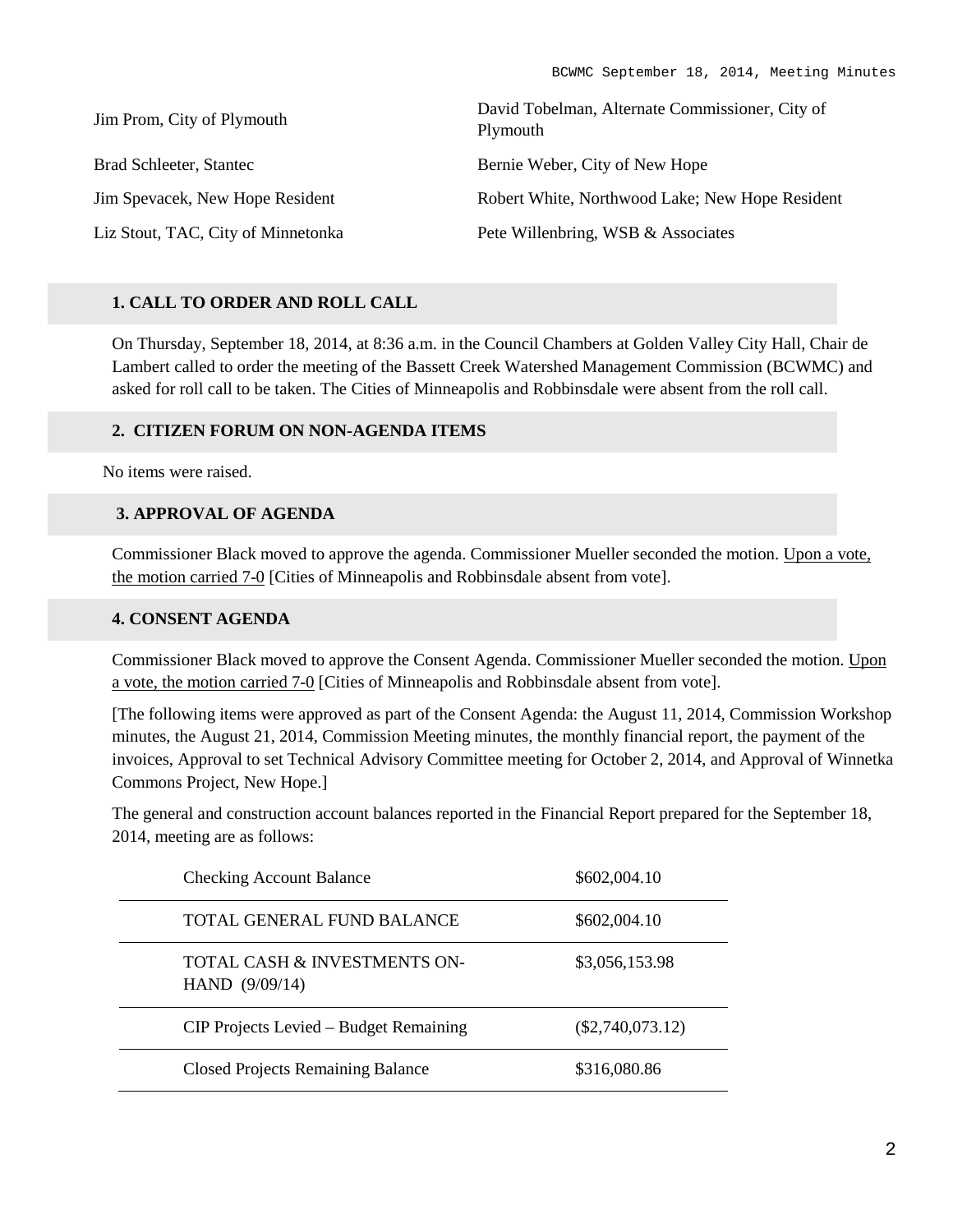| 2013 Anticipated Tax Levy Revenue         | \$8,756.59   |
|-------------------------------------------|--------------|
| 2014 Anticipated Tax Levy Revenue         | \$428,419.50 |
| <b>Anticipated Closed Project Balance</b> | \$753,256.95 |

### **5. PUBLIC HEARING**

Administrator Jester reminded the Commission that at its June 2014 meeting it approved the final feasibility study for this 2015 project to restore 1.8 miles of Bassett Creek in Golden Valley. She explained that today's public hearing is to receive public comments on the proposed project.

Chair de Lambert opened the public hearing.

Pete Willenbring of WSB & Associates said he assisted the City of Golden Valley in the development of the feasibility report for the 2015 Bassett Creek Main Stem Restoration Project. He summarized that the project is similar to other Bassett Creek restoration projects that the Commission has undertaken. He said the project runs 9,400 linear feet of creek channel from a location just west of the Golden Valley Country Club and it continues east to Douglas Drive, on the west side of Highway 100.

Mr. Willenbring described the inspection of the channel and the findings of bank failures as well as tree and canopy growth along the channel, which prevented vegetation from growing along the banks in some locations. He explained that the feasibility study provided two options for the project, depending on the restoration location. Mr. Willenbring described the first option as a soft armoring approach where the project would try to allow for more sunlight to penetrate along the creek channel and use more of a vegetative stabilization practice. He stated that the second option is more of a hard armoring approach, using more rock, which would be more present in areas where there is limited ability to shape the bank and very steep side slopes and less ability to provide light.

Mr. Willenbring said that residents need to be involved in the final design to provide input on their preferences between the two options for locations on or near their property.

Mr. Willenbring reported that right now the focus is on the option of doing soft armoring throughout the channel except in areas where light can't be provided. He said that in those areas a hybrid would be implemented and in no case is the project looking at only hard armoring without some type of vegetation.

Chair de Lambert called for additional comments. Hearing none, Chair de Lambert closed the public hearing.

Commissioner Black asked how residents are being informed about the tree removal that is part of the proposed project. Mr. Willenbring said that a public meeting with relatively good turnout was held, although not all of the residents attended that are along that reach of the channel. He said that at the meeting all of the objectives and options were presented, including the objective of removing all of the trees that are falling in or at risk of falling in to the creek. Mr. Willenbring said that those trees have been identified. He also reported that WSB and the City have just started the process of walking the properties along the channel with the residents.

Commissioner Black asked for more information on the estimated project cost, which is indicated to be between 1.3 and 1.6 million dollars. Mr. Willenbring stated that access to the sites in channel restoration projects is difficult for the contractors and the ease or difficulty of the access can vary a lot from one part of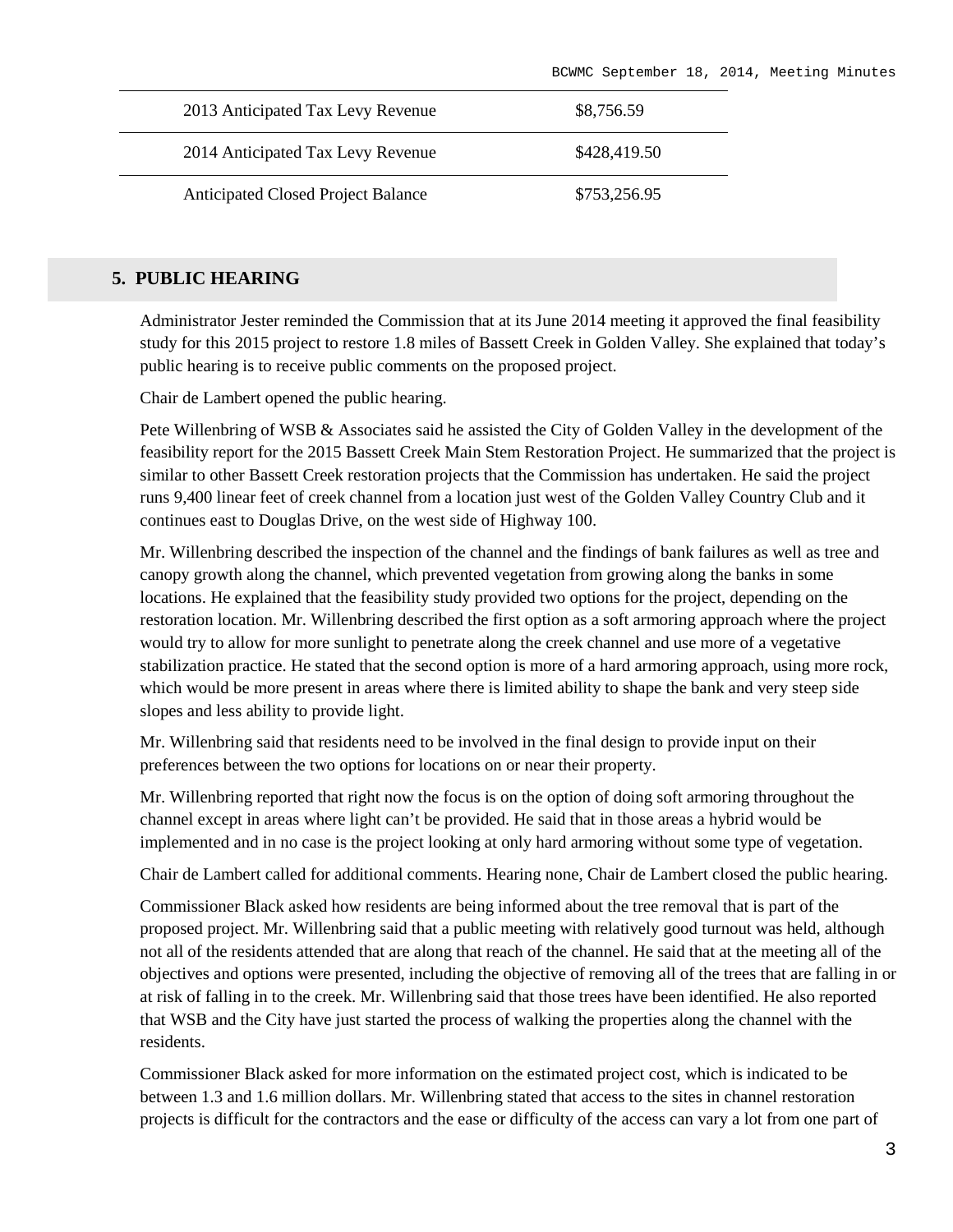the creek to another. Mr. Willenbring explained the bidding process can help refine the project budget. He noted that the contract documents are drafted in such a way as to provide that type of flexibility.

Commissioner Mueller asked if the project will be reviewed by any other agency. Administrator Jester responded that the Commission Engineer will review and the Commission will see the 50% plans and the 90% plans and that a permit is required for the project so the Minnesota Department of Natural Resources will comment on the plans. She added that the Commission is not taking action today because there will be a public hearing on the project at the Commission's October meeting for the cities to comment.

#### **6. BUSINESS**

#### **A. Consider Resolution Approving Major Plan Amendment to Include 2015 CIP Project**

Administrator Jester explained that in order to put the 2015 Bassett Creek Restoration Project in the Commission's CIP, the Commission went through a major plan amendment process. She reported that the Minnesota Board of Water and Soil Resources approved the Major Plan Amendment at its meeting in August. Administrator Jester stated that the final step is for the Commission to approve the Major Plan Amendment.

Commissioner Black moved to adopt Resolution 14-04 Approving Watershed Plan Amendment. Commissioner Hoschka seconded the motion. Upon a vote, the motion carried unanimously 7-0 [Cities of Minneapolis and Robbinsdale absent from vote].

### **B. Consider Resolution Making Findings Pursuant to Minnesota Statutes, Section 103B.251 and Certifying Costs to Hennepin County**

Commissioner Black asked how the Commission is planning to cover the costs of the upcoming CIP projects. Administrator Jester said that the Commission's precedent has been to levy for its capital projects at an amount of approximately \$1,000,000. She noted that the cost estimate for the 2015 Bassett Creek Restoration Project is \$1,300,000 - \$1,600,000 and although a more exact figure won't be known until later, it is likely that this project will be more than \$1,000,000. Administrator Jester explained that in the past in order to pay for projects and bring the levy down, the Commission has used funds from its Closed Project Account, which has an estimated balance of more than \$700,000. She added that the Commission likes to keep \$250,000 in its closed project account but not more than that amount. Administrator Jester recommended spending down the closed project account to \$250,000 and if the 2015 Bassett Creek Restoration Project funds aren't fully used, the balance would stay in the Closed Project Account.

She commented that the next two agenda items are also expensive, more than the Commission had anticipated, so the Commission may consider leaving more money in its Closed Project Account to pay for other projects. There was discussion.

Commissioner Black moved to direct staff to certify to Hennepin County the levy of \$1,000,000 for 2015 projects as laid out by the Resolution 14-05 and to approve the transfer of up to \$503,000 from the Closed Project Account as needed for the 2015 CIP project. Alternate Commissioner Crough seconded the motion.

Attorney LeFevere said that the Commission is just earmarking those Closed Project Account funds rather than transferring them. He explained that at next month's meeting, the Commission will take action on the 2015 Bassett Creek Main Stem Project and consider entering into an agreement with the City, which will identify the total reimbursable cost. Commissioner Black and Alternate Commissioner Crough indicated agreement to amending the motion to remove the direction to transfer the Closed Project Account funds. Upon a vote, the motion carried unanimously 7-0 [Cities of Minneapolis and Robbinsdale absent from vote].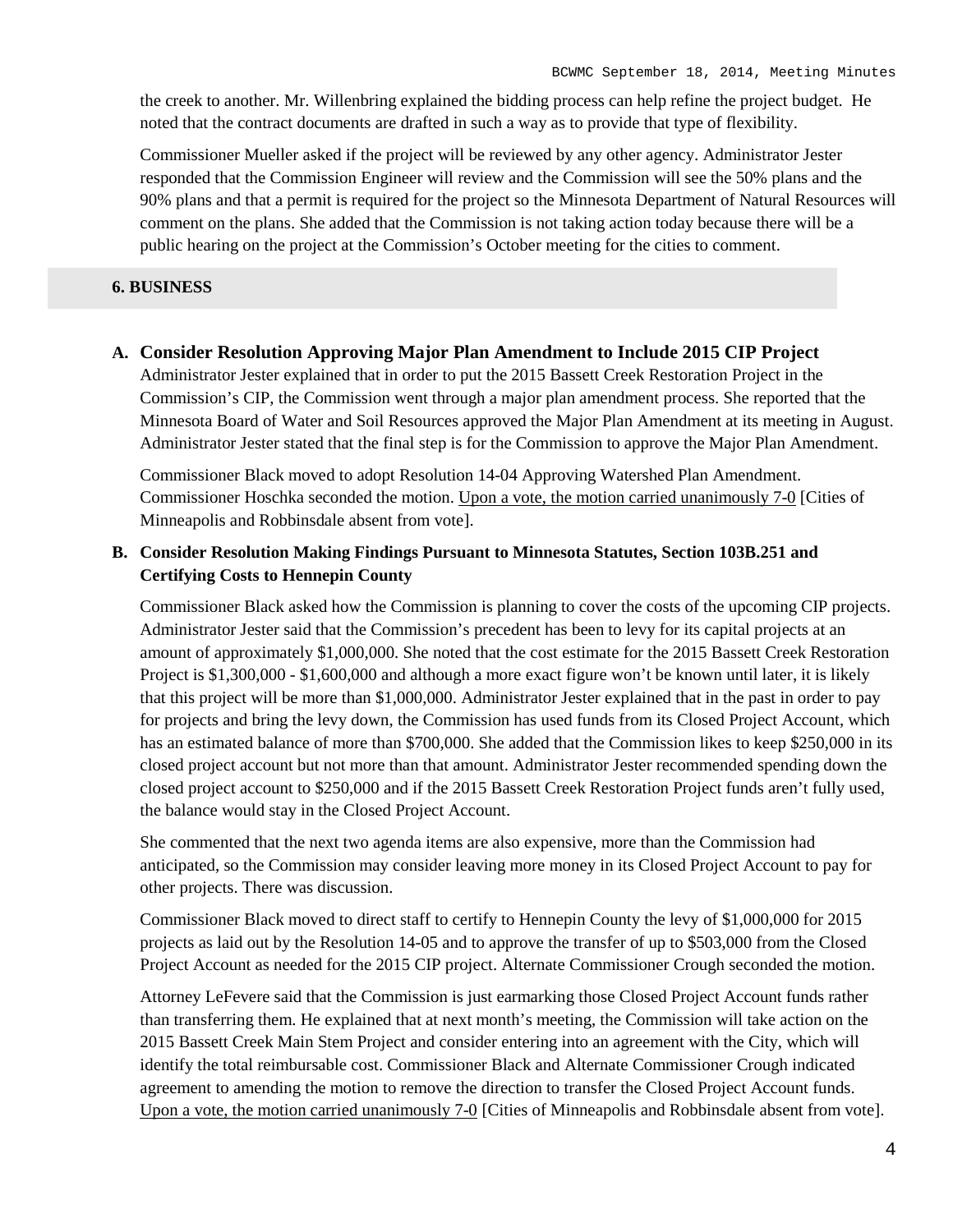#### **C. Review Draft Feasibility Report for Northwood Lake Improvement Project (NL-1)**

Administrator Jester explained that the Commission is on an accelerated timeline for its 2016 projects in order to dovetail the Golden Valley project with a street reconstruction project. She introduced New Hope Director of Public Works Bob Paschke, who introduced Brad Schleeter of Stantec.

Engineer Chandler reminded the Commission that it approved the project as part of its 2016 – 2020 CIP and that there are two separate components to this project, one on the east side of Northwood Lake and one on the west side. She said that the original total estimated cost for the two parts together was \$595,000.

Mr. Schleeter provided information on the three concepts proposed in the feasibility report for the Northwood Lake Improvement project. He explained Concept A as a combination of stormwater best management practices (BMPs). Mr. Schleeter stated that the proposal is to redirect existing storm sewer from Boone Avenue, install additional storm sewer along Boone Avenue, install an underground storage tank for runoff, and provide pretreatment through a structural stormwater BMP upstream of the tank to remove the bulk of the larger sediment coming through the storm sewer. He noted that the stormwater directed to the underground tank would be stored and ultimately pumped to irrigate approximately 0.64 acres of existing ball and soccer fields on the east side of Boone Avenue. Mr. Schleeter provided details on the process handling overflow from the tank and talked about installing a sump feature.

He explained that this concept will provide high pollutant removal benefits including removal of total phosphorous (TP) and total suspended solids (TSS) as well as providing volume reduction benefits. He spoke about the aesthetic benefits to this concept and the water conservation benefits. Mr. Schleeter noted that this concept utilizes innovative practices and is the sort of project that would be favorable to grants. He said the downside of the project is the cost, which is high due to the storm sewer rerouting, the cost of the tank, and the cost of the piping for the irrigation of the ball fields.

Mr. Schleeter introduced Concept B, which similar to Concept A is located in Northwood Park. He said this concept includes the construction of a water quality pond in a portion of the park. Mr. Schleeter remarked that it would be a standard water quality pond that would remove TP and TSS from the stormwater. He said the City would be familiar with the maintenance associated with the stormwater pond. He explained the drawbacks to this concept include no volume control benefits and the lack of public support due to use of parkland for a pond.

Mr. Schleeter reported that Concept C is located on the west side of Northwood Lake adjacent to Jordan Avenue. He said it includes the construction of a water quality pond for approximately 19 acres of drainage. Again he said that the pond would be effective in reducing TP and TSS and the City is familiar with maintenance needs of a stormwater pond. Mr. Schleeter said that there isn't necessarily an aesthetic benefit to the pond since there aren't any trails going around the pond.

Mr. Schleeter went through Tables 4, 5, and 6 from the draft feasibility report detailing the maintenance costs, the 30-year costs and associated phosphorous removal numbers, and potential funding sources. He said that they identified maintenance costs, spread over a 30-year lifespan, for Concept A as \$531,000, maintenance costs of Concept B as \$435,000, and maintenance cost of Concept C as \$350,000.

Administrator Jester pointed out that on page 2 of the Barr Engineering memo there is a table that summarizes the design costs and the phosphorous removal at an annualized cost per benefit.

There was discussion of the costs of the three concepts and the timing of the city applying for and finding out about grants. Engineer Chandler pointed out that the Commission isn't eligible to apply for Clean Water Fund grants this round because of the status of its watershed management plan. She said that the City can apply for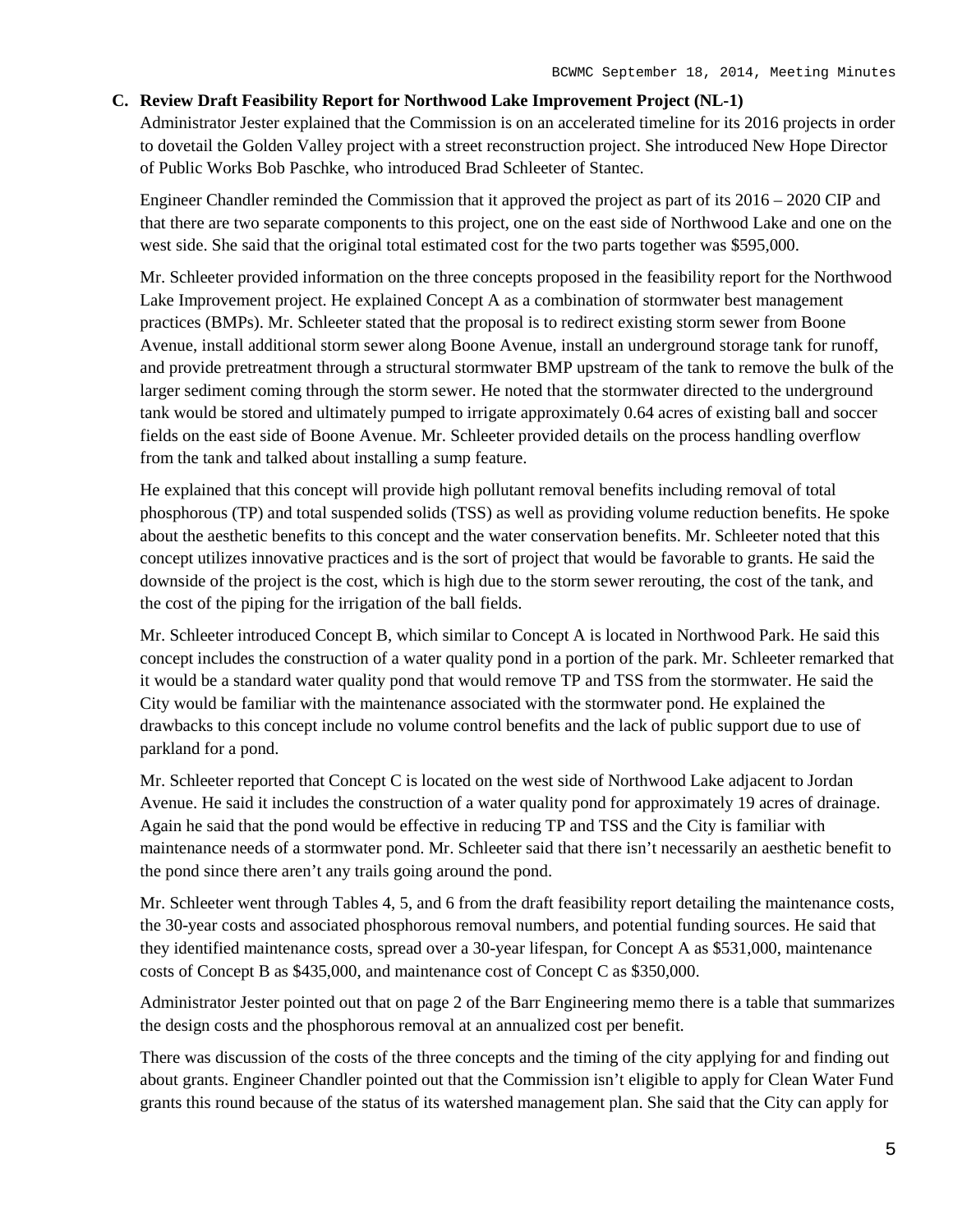a BWSR Clean Water Fund grant, the applications are due in approximately a week, and decisions are made in approximately December.

#### *[Commissioner Welch arrives]*

Commissioner Black asked about the timing of the Commission's action with this proposed project. Administrator Jester said that if the Commission wants to participate in this project, the Commission needs to get the project on its CIP by going through the plan amendment process. She said the Commission can't initiate the plan amendment process until it decides which option to pursue.

There was extensive discussion of the options, combination of options, and costs versus benefits. Commissioner Tobelmann commented that he likes the innovation of Concept A and thinks the Commission needs to be innovative, but he also noted that Concept A provides a lot of benefit to the City of New Hope. He wondered if the City is willing to put up a greater share of the cost for Concept A. Mr. Schleeter said it is something that he could raise to the New Hope City Council.

A resident commented on the runoff coming from 169 and asked if a project would happen on the other side of 169. Commissioner Black responded that the project on the west side of 169 has been delayed because of residents' objections to taking so many trees out of that area where the creek runs through, but the City of Plymouth is meeting with residents and working to decide what can be done. Mr. Asche provided more details about the project located in Plymouth. He explained that it treats a different drainage area than the Northwood Lake project, meaning that both projects will reduce phosphorous and will benefit Northwood Lake but the timing of the two aren't correlated.

There was discussion of funding the Northwood Lake project and the project in the City of Plymouth. Administrator Jester remarked that the Commission has already levied for the project in the City of Plymouth.

Commissioner Welch commented that the City of New Hope needs to look at the cost-sharing structure and investigate how the funding of this project could be different. Commissioner Tobelmann asked if there is a way to quantify the benefits of the project so that the Commission can review and decide which benefits it is willing to pay for and at what level. He added that he thinks the Commission needs to encourage innovative projects and he doesn't want to walk away from Concept A for this project.

A resident commented that the park has aesthetic value to New Hope, and she didn't want to lose park space. A different resident spoke in favor of Concept A because it is innovative, allows the park to maintain maximum useful space, and optimizes the low space in the park that now can't optimally be used.

Commissioner Carlson moved to approve the draft feasibility report without any limitations and to request that the City of New Hope provide information on project funding to be supplied from other sources besides the Commission. Commissioner Mueller seconded the motion. There was discussion.

Commissioner Welch commented that at some point the Commission is going to need to make a choice, and he made an amendment to the motion to direct that the Commission Engineer's comments are incorporated. Commissioner Black seconded the motion.

Commissioner Hoschka asked how long the water is held in the storage tank after a storm event. Mr. Schleeter responded two weeks. Commissioner Hoschka wondered how it works during wet periods in which the fields wouldn't need irrigation. Mr. Schleeter stated that it was sized to hold two weeks of irrigation at an inch and one-half of irrigation per week from mid-April to mid-October and was calculated to accommodate the anticipated dry and wet periods within those months. There was discussion.

Engineer Chandler announced that she would like to add one more recommendation to its list of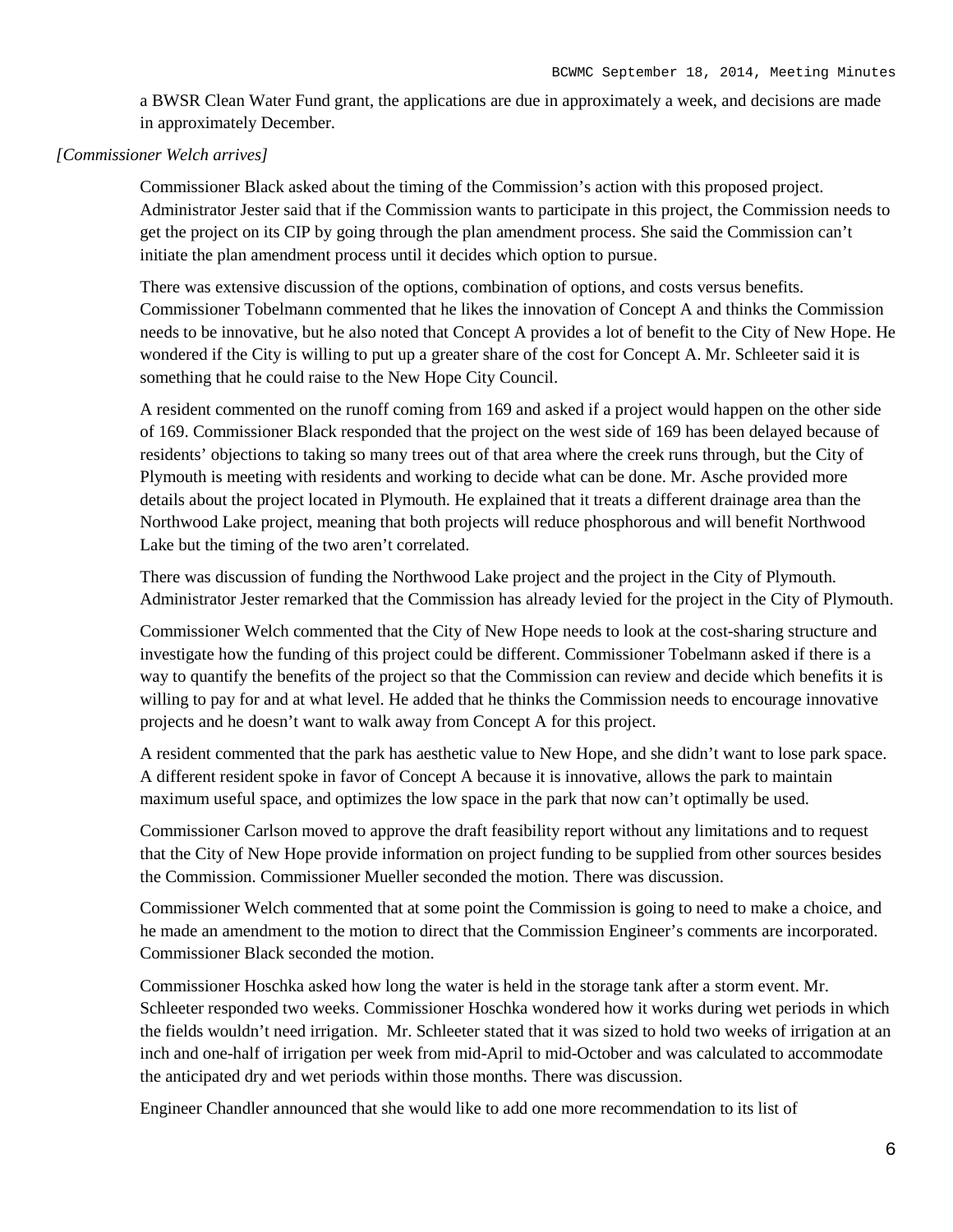recommendations for the draft feasibility study. She said she would like the feasibility report to include a definition of what's included in indirect costs.

Chair de Lambert asked if anyone objects to including the additional Engineer recommendation to the recommendations included in Commissioner Welch's motion. Upon hearing no objections, Chair de Lambert announced that the additional recommendation is included in Commissioner Welch's motion. Chair de Lambert asked if there was any additional discussion for the motion on the table. Upon hearing none, Chair de Lambert called for a vote. Upon a vote, the motion to amend the motion carried unanimously 8-0 [Cities of Robbinsdale absent from vote].

There was discussion on Commissioner Carlson's motion.

Commissioner Black suggested looking at the funding mechanism used by the Shingle Creek WMO. She said that it is critical to unpack the costs and benefits of the proposed Northwood Lake project and to identify who should be the primary payer of those costs.

Mr. McCoy asked if a TMDL has been done on Northwood Lake. He asked if there is internal loading in the lake and if so, how much it's contributing to the problem. Mr. McCoy asked if it would be prudent to get the TMDL done to accurately determine the pollution sources. Ms. Chandler responded that a TMDL has not been done, but Northwood Lake is an impaired water. She explained that in 1994 the watershed did a lake study on Northwoood Lake and identified a number of projects to reduce the phosphorous loading including one of the project locations being considered along with other work the watershed has considered and New Hope has implemented.

There was further discussion.

Commissioner Black moved to amend Commissioner Carslon's motion by directing the costs and the benefits of the project to be unpacked particularly for Concept B (read: A), limiting the Commission's involvement in the project to \$595,000, looking at how the remainder of the costs can be covered, and bringing into the discussion the Shingle Creek model for paying for the project. Commissioner Mueller seconded the motion. Administrator Jester noted that the TAC and the Commission have previously talked about the Shingle Creek model and decided that it is easier for the Commission to pay for the projects in full. Commissioner Black said that it was discussed a long time ago and now projects cost more and it is worth looking at again.

Upon a vote, the motion to amend Commissioner Carlson's motion carried unanimously 7-0 [City of Robbinsdale absent from vote. City of Minneapolis abstained from vote].

Upon a vote, Commissioner Carlson's motion carried unanimously 7-0 [City of Robbinsdale absent from vote. City of Minneapolis abstained from vote].

Chair de Lambert called for a 10-minute recess.

#### *[Commissioner Millner departs the meeting]*

#### **D. Review Draft Feasibility Report for Honeywell Pond Expansion (BC-4)**

At 10:55 a.m. Chair de Lambert called the meeting back to order. Mr. Oliver reported that this project is proposed to be done in conjunction with the City of Golden Valley's and Hennepin County's reconstruction of Douglas Drive between Medicine Lake Road and Trunk Highway 55. He said the intent of the request for Commission funding when this project was placed in the Commission's CIP was to help the City go above and beyond the water quality requirements of the project.

Mr. Oliver said there are a lot of moving parts to the project and a menu of options available. He provided the example that the City has to acquire right-of-way from Honeywell for the roadway project, so some of the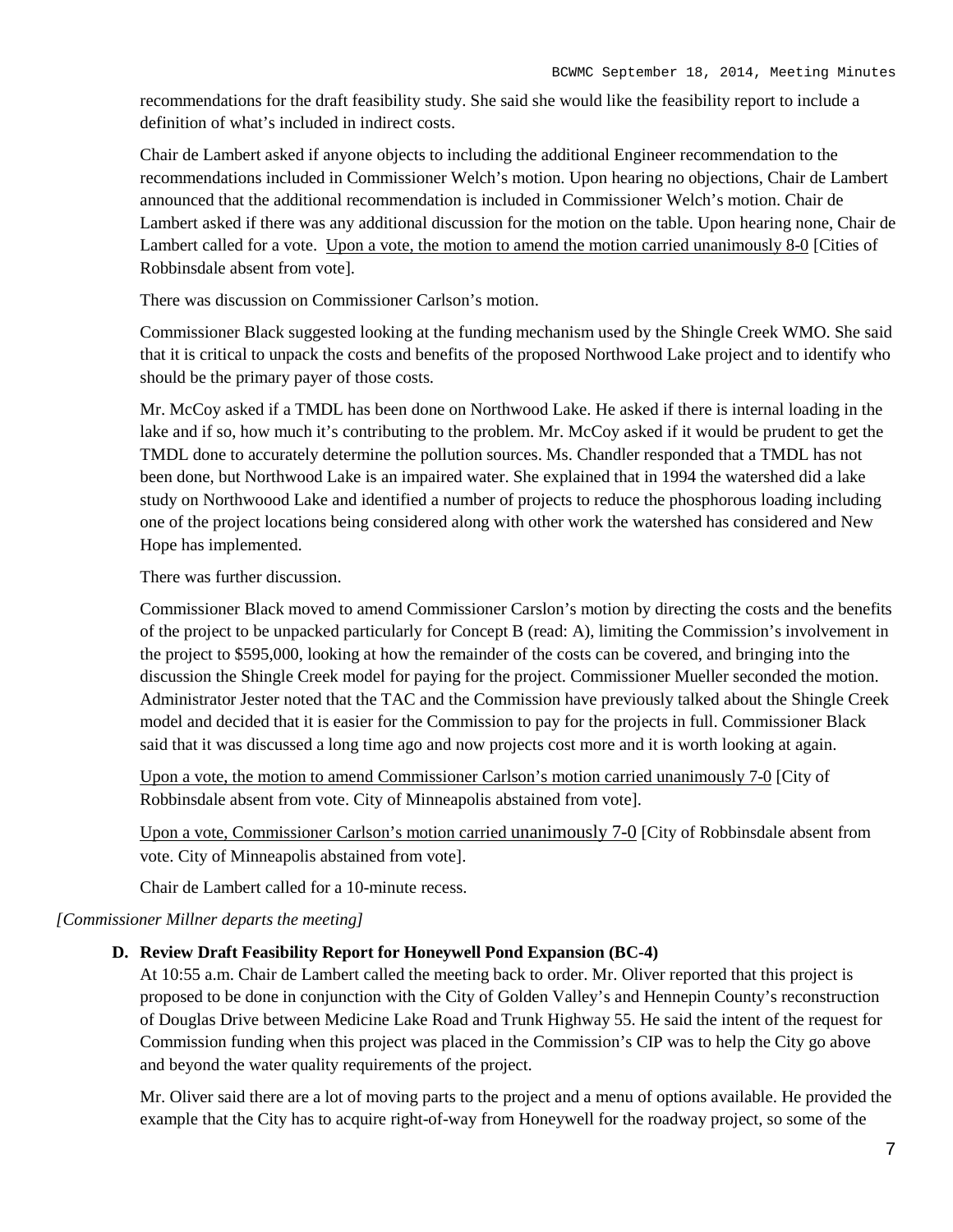options may or may not be feasible depending on how those negotiations proceed. He reported that the City has applied for a grant for converting the learning center's fields into a soccer complex, which is the impetus for the project's proposal for irrigation. Mr. Oliver noted that if the City doesn't receive that grant, then that part of the project comes off the table.

Mr. Oliver said that the City's budget for the overall storm sewer and water quality is \$900,000. He stated that at this point in time, the estimate is \$375,000 for the cost of the storm sewer work as well as water quality improvements in other locations, which leaves the City with \$525,000 available in its budget for additional water quality improvements. Mr. Oliver remarked that with the BCWMC funding, there is \$810,000 available for water quality improvements.

Mr. Oliver provided information about the existing Honeywell Pond and briefly introduced the different improvements that have been considered for this project.

Ms. Chandler asked for clarification about whether the cost estimate included costs for hazardous material disposal. Mr. Willenbring responded that for the "muck" excavation, the project estimates a cost of \$30 per yard, or total estimate of \$180,000. He said that the estimate is based on the belief that the soils will be mostly clean with maybe a little bit of contamination since most of the excavation is in the upland area. Ms. Chandler asked if the cost could increase if contaminated soils are found. Mr. Willenbring responded that the excavation cost could go upwards of \$60 per yard for contaminated soils. He pointed out that a 25% contingency cost is built into the project cost.

Mr. Willenbring responded to questions and spoke about how the project ties in with the road reconstruction project. He displayed a map of the proposed project. Mr. Oliver reported on their communications with Honeywell and residents.

Administrator Jester asked how the estimated pounds of phosphorous removed per year was calculated and if the Commission's models were used. Mr. Willenbring said that two models were used in this feasibility report to estimate some of the benefits of the project. He said that one model was the BCWM C's hydrologic model, and he explained the process used. There was discussion. Administrator Jester brought up recommendation No. 8 in the Commission Engineer's memo, which states that the feasibility study should provide more information about the methodology used to estimate the total phosphorous removed for each of the actions. She asked Engineer Chandler to elaborate on that recommendation.

Engineer Chandler said that she understands that the P8 model was used for one or two of the options but that model or another methodology should be used and laid out in the feasibility study in order to be able to better judge the different options. She noted that the results or benefits of combined options aren't always additive, so modeling the scenarios would give an accurate picture of the anticipated results.

Mr. Willenbring explained that a P8 model wasn't used to model the other scenarios because those scenarios include use of a pump to irrigate ball fields, or perhaps Honeywell could use it on their site, or perhaps a water gallery system that could be part of the project on the west side of Douglas Drive. He said that this type of pumping isn't something that is modeled in P8. He said that the phosphorous removal in these cases can be determined through a calculation and is predicated by how much water is taken off. There was discussion.

Mr. Oliver requested that the City and WSB work with the Commission Engineer and discuss the issues raised and table this feasibility study for a month.

Commissioner Black moved to table this discussion until the Commission's October meeting. Commissioner Hoschka seconded the motion. Administrator Jester asked if that motion includes bringing a revised draft feasibility study to the Commission for its October meeting. There was consensus from the Commission and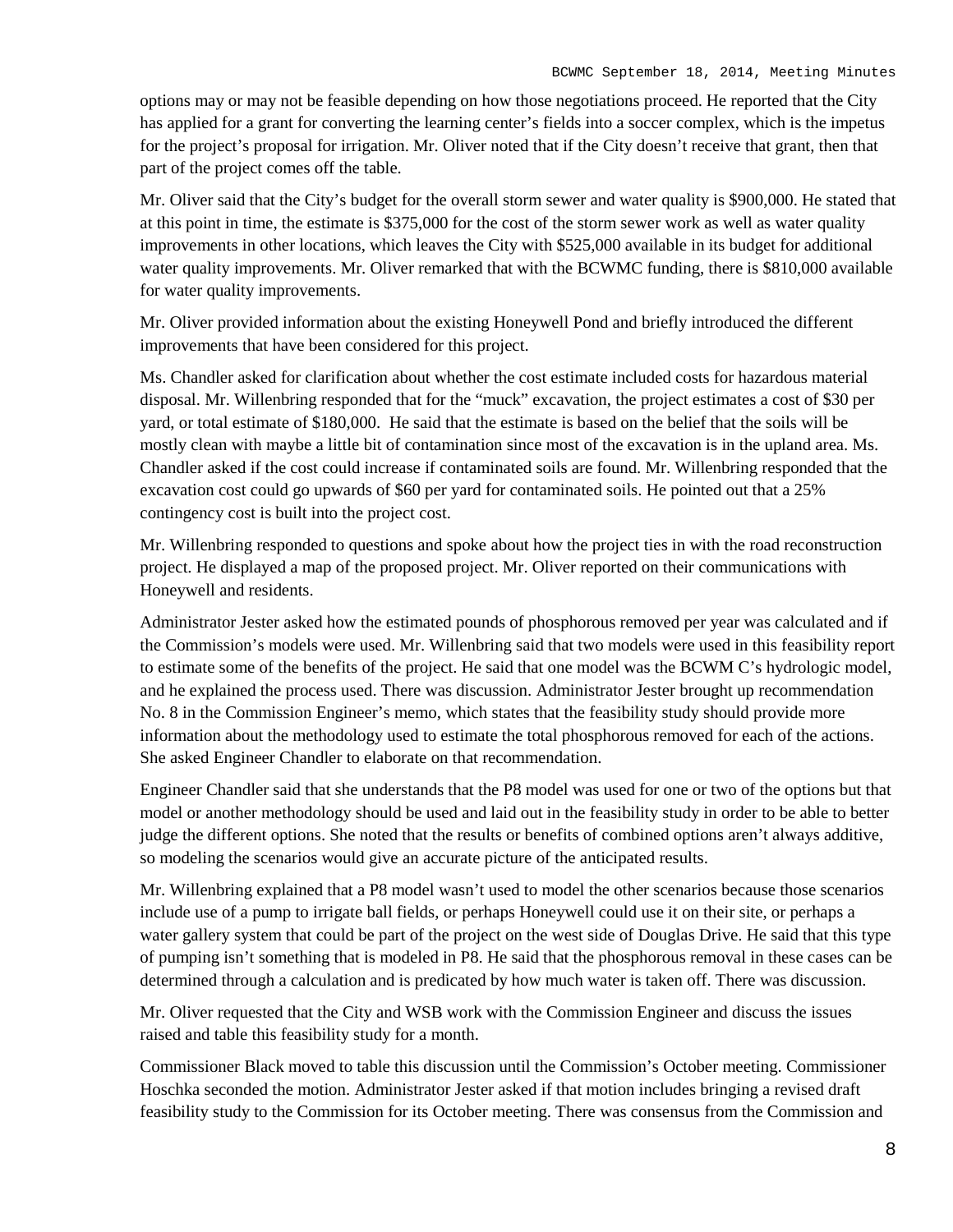Mr. Oliver. Commissioner Welch recommended that the Commission Engineer and the feasibility study engineer sit down and work on the issues that have been raised.

#### *[Commissioner Crough departs the meeting]*

Upon a vote, the motion carried unanimously 6-0 [Cities of Minnetonka, New Hope, and Robbinsdale absent from vote.].

#### **E. Order Submittal of Plan Amendment to BWSR for 2016 Projects**

Administrator Jester announced that this item should be tabled until the Commission has more information on the Northwood Lake projects and the Honeywell Pond expansion project. She said that this item will come back to the Commission at its October meeting.

## **F. Consider Approval of Briarwood/ Dawnview Water Quality Improvement Project 90% Plans (BC-7)**

Administrator Jester stated that this is a 2014 CIP project and construction is slated to start soon. She reminded the Commission that the project treats stormwater from 184 acres of residential area. Administrator Jester pointed out that the option that the Commission chose, the iron-enhanced sand filter, is now estimated to remove less phosphorous than was previously estimated and presented to the Commission.

Commissioner Black said that there are a number of recommendations identified in the Commission Engineer's memo and asked if recommendations are an issue for the project. Engineer Chandler responded that all of the comments are important details but the Commission Engineer does not have issues with the design of the project.

Commissioner Black moved to approve the project with the inclusion of the Commission Engineer's recommendations. Commissioner Hoschka seconded the motion.

There was discussion about the location of the closest house to the pond. Commissioner Welch commented about the huge change in design between the 50% plans and the 90% plans. He said that the option that the Commission selected is not the option that is designed to be built. There was a long discussion. Administrator Jester noted that the process needs to involve residents earlier.

Upon a vote, the motion carried 5-1 [Cities of Crystal, Golden Valley, Medicine Lake, Plymouth, and St. Louis Park in favor; City of Minneapolis opposed; Cities of Minnetonka, New Hope, and Robbinsdale absent from vote.].

#### **G. Consider Moving Forward with Twin Lake Alum Treatment**

Item was deferred to the Commission's October meeting.

## **H. Receive Update on Next Generation Watershed Management Plan Development: Plan Steering Committee Meeting Notes from 7/28/14; Input Needed to Update Implementation Tables; Plans for Upcoming Workshop (slated for 10/9/14)**

Administrator Jester announced that the Commission needs to set a date for another workshop. The Commission discussed and agreed to hold the workshop October  $8<sup>th</sup>$  from 4 p.m. to 6 p.m. Administrator Jester listed the items that need to be discussed at the workshop.

## **7. COMMUNICATIONS**

**A. Administrator:** No Administrator Communications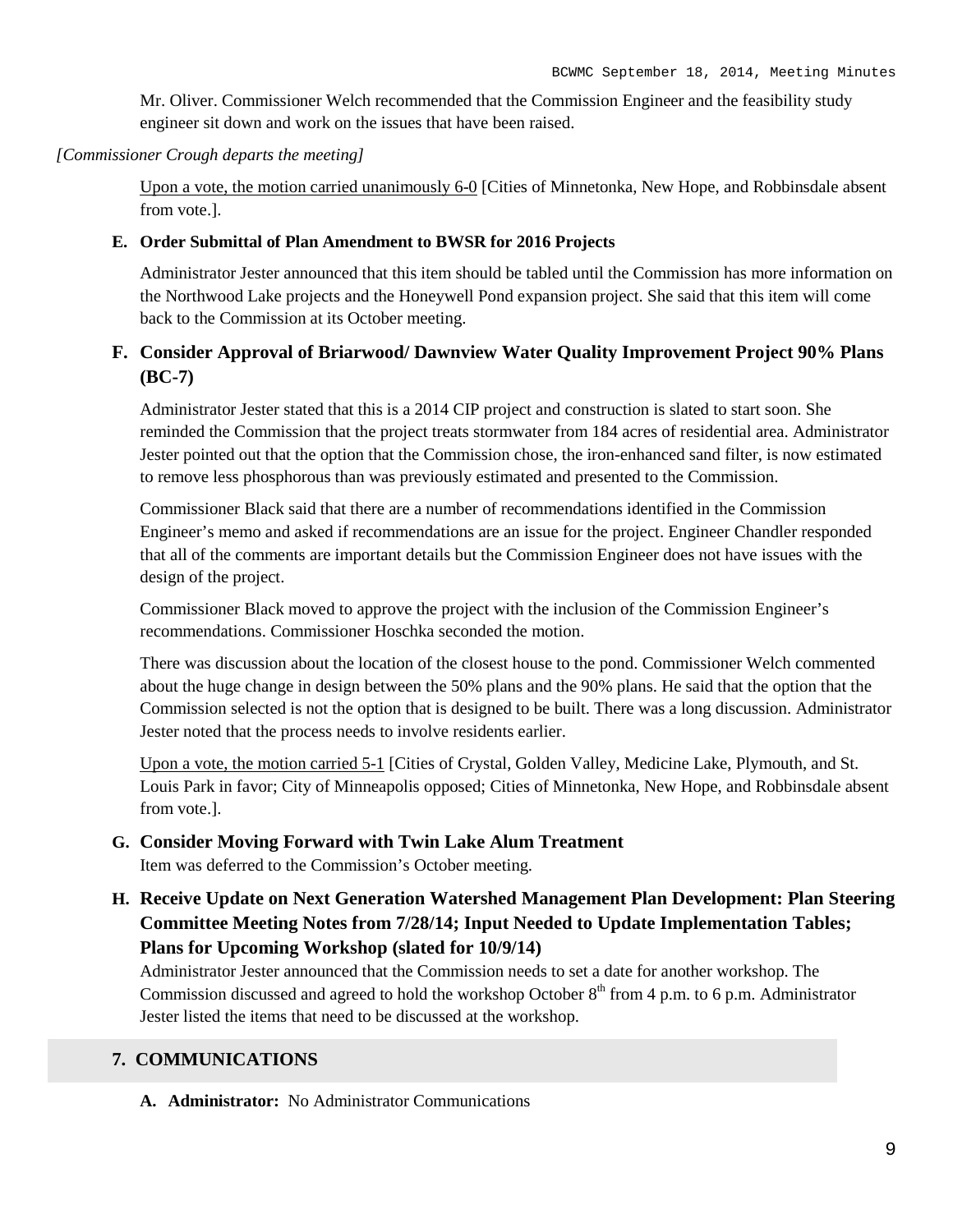**B. Chair:** No Chair Communications

#### **C. Commissioners:**

- **i.** Commissioner Welch announced that the bid opening on the creek project in Minneapolis is on October 1.
- **ii.** Commissioner Hoschka reported on Golden Valley Arts and Music Festival and the Commission's participation in the event.
- **iii.** Commissioner Mueller reported on participating in the Walk-about along Medicine Lake.
- **iv.** Commissioner Carlson noted that the City of Medicine Lake has appointed him as the City's representative on the BCWMC TAC until such time as another candidate is appointed.
- **D. TAC Members:** No TAC Communications
- **E. Committees:** No Committee Communications
- **F. Legal Counsel:** No Legal Communications
- **G. Engineer:**
	- **i.** Engineer Chandler reported that the 8410 Rule amendment is in process again. She said that if the BWSR Board approves it then on October 6 there will be a publication of the proposed rule amendment in the State Register. She explained that if there is no objection, such as in the form of a contested public hearing, then the amendment could be promulgated by the end of the year. Engineer Chandler pointed out that one of the big changes would be that the city local water management plans no longer would be tied into the schedule of the watershed management plans but to their comprehensive planning schedule.

## **8. INFORMATION ONLY (Available at**

## **http://www.bassettcreekwmo.org/Meetings/2014/2014- September/2014SeptemberMeetingPacket.htm)**

- A. Grant Tracking Summary and Spreadsheet
- B. WMWA June 2014 Meeting Minutes
- C. WCA Notices, Plymouth

## **9. ADJOURNMENT**